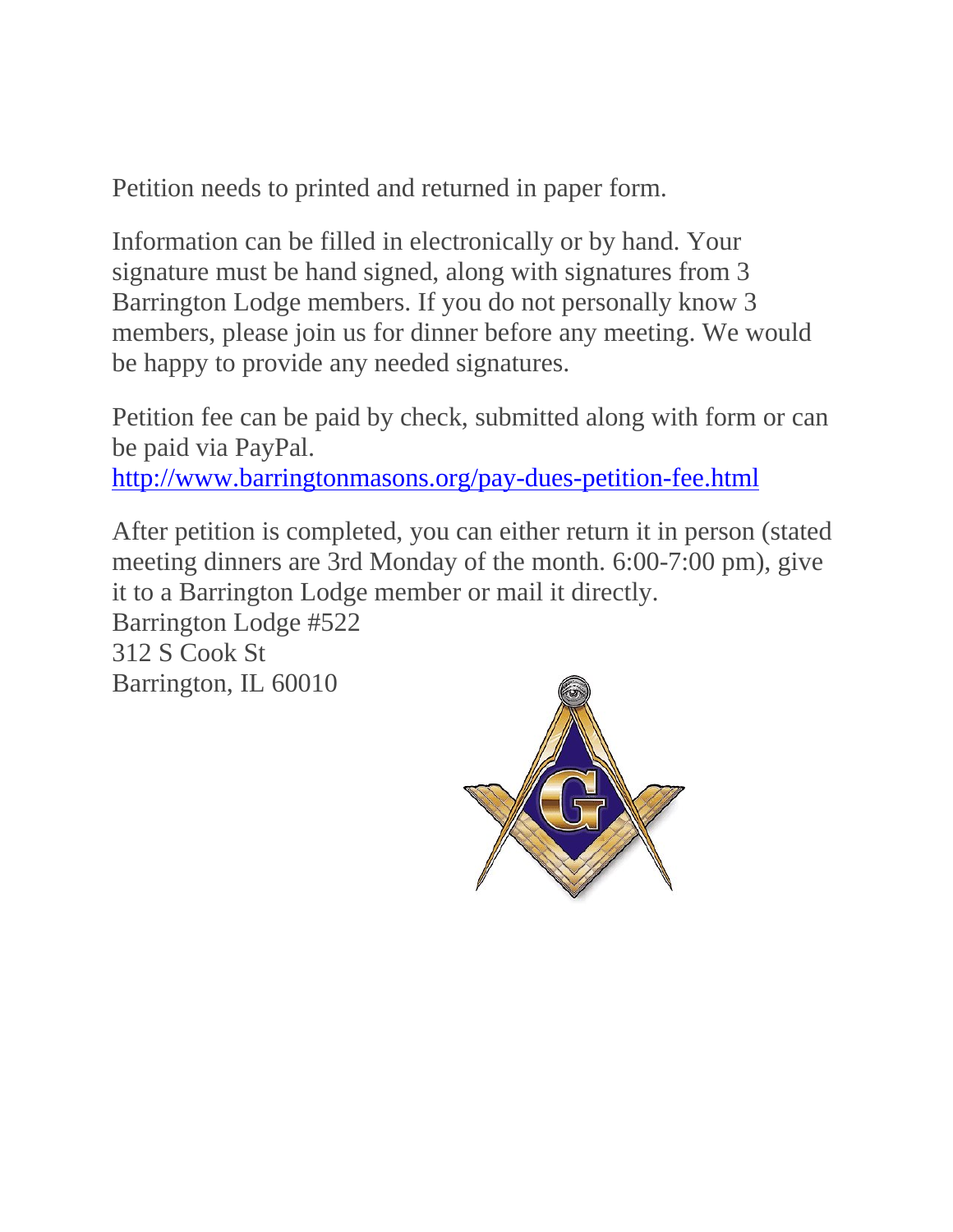**PETITION FOR DEGREES**

Lodge Lodge No.

## **Ancient Free and Accepted Masons:**

| Ι,<br>all the ancient usage's and established customs of the fraternity. | unbiased by improper solicitation, and uninfluenced by mercenary or other unworthy motives, I freely and voluntarily offer myself a candidate for the<br>mysteries and privileges of Freemasonry, and a sincere wish to be serviceable to my fellow creatures; that I am possessed of sufficient means to enable me<br>to meet the charges of my admission and the support of my membership in the craft without detriment to my family; and that I will cheerfully conform to                                                                                             |                                                                                                    | being of the full age of eighteen years, do acknowledge my belief in God, and do declare that, |                    |  |
|--------------------------------------------------------------------------|----------------------------------------------------------------------------------------------------------------------------------------------------------------------------------------------------------------------------------------------------------------------------------------------------------------------------------------------------------------------------------------------------------------------------------------------------------------------------------------------------------------------------------------------------------------------------|----------------------------------------------------------------------------------------------------|------------------------------------------------------------------------------------------------|--------------------|--|
|                                                                          |                                                                                                                                                                                                                                                                                                                                                                                                                                                                                                                                                                            | (sign all given names in full)                                                                     |                                                                                                |                    |  |
| knowledge we sign this recommendation.                                   | We, the undersigned members of this lodge, certify that we are personally acquainted with Mr.<br>for the length of time specified before our respective signatures. And that we have confidence in his integrity and respect his intentions and we cheerfully<br>recommend him as a fit and proper candidate for Masonry; also that our acquaintance with the petitioner has been of such character as to give us ample<br>knowledge of his life, morals, conduct and general reputation and standing in the community in which he resides, and that upon acting upon this |                                                                                                    |                                                                                                |                    |  |
| I have known the petitioner                                              | years                                                                                                                                                                                                                                                                                                                                                                                                                                                                                                                                                                      | months                                                                                             |                                                                                                |                    |  |
| I have known the petitioner                                              | years                                                                                                                                                                                                                                                                                                                                                                                                                                                                                                                                                                      | months                                                                                             |                                                                                                |                    |  |
| I have known the petitioner                                              | years                                                                                                                                                                                                                                                                                                                                                                                                                                                                                                                                                                      | months                                                                                             |                                                                                                |                    |  |
|                                                                          | QUESTIONS TO BE ANSWERED BY PETITIONER                                                                                                                                                                                                                                                                                                                                                                                                                                                                                                                                     |                                                                                                    |                                                                                                |                    |  |
| What is your name?                                                       |                                                                                                                                                                                                                                                                                                                                                                                                                                                                                                                                                                            | Wife's name?                                                                                       |                                                                                                |                    |  |
| What is your age?                                                        | years. I was born on the                                                                                                                                                                                                                                                                                                                                                                                                                                                                                                                                                   | day of                                                                                             |                                                                                                | , A.D.             |  |
| Where were you born?                                                     |                                                                                                                                                                                                                                                                                                                                                                                                                                                                                                                                                                            |                                                                                                    |                                                                                                |                    |  |
| Where do you reside?                                                     | (City)                                                                                                                                                                                                                                                                                                                                                                                                                                                                                                                                                                     | (County)                                                                                           |                                                                                                | (State or Country) |  |
| What is your business address?                                           | (Street)                                                                                                                                                                                                                                                                                                                                                                                                                                                                                                                                                                   | (City)                                                                                             | (State)                                                                                        | (Zip)              |  |
| What is your occupation?                                                 | (Street)                                                                                                                                                                                                                                                                                                                                                                                                                                                                                                                                                                   | (City)                                                                                             | (State)                                                                                        | (Zip)              |  |
|                                                                          |                                                                                                                                                                                                                                                                                                                                                                                                                                                                                                                                                                            | (designate specifically and in detail, both with relation to yourself and to your employer if any) |                                                                                                |                    |  |
| By whom are you employed?                                                |                                                                                                                                                                                                                                                                                                                                                                                                                                                                                                                                                                            | What is your employers business?                                                                   |                                                                                                |                    |  |
|                                                                          | Have you resided in the State of Illinois continuously for the six months last past?                                                                                                                                                                                                                                                                                                                                                                                                                                                                                       |                                                                                                    |                                                                                                |                    |  |
| Where have you resided for the 6 months last past?                       |                                                                                                                                                                                                                                                                                                                                                                                                                                                                                                                                                                            |                                                                                                    | 10 years last past?                                                                            |                    |  |
| If in more than one place, state the particular years in each place.     |                                                                                                                                                                                                                                                                                                                                                                                                                                                                                                                                                                            |                                                                                                    |                                                                                                |                    |  |
| Have you ever been convicted of a felony crime?                          |                                                                                                                                                                                                                                                                                                                                                                                                                                                                                                                                                                            |                                                                                                    |                                                                                                |                    |  |
| Have you ever previously petitoned any lodge for the degrees in Masonry? |                                                                                                                                                                                                                                                                                                                                                                                                                                                                                                                                                                            | If so, how many times?                                                                             |                                                                                                |                    |  |
| Fill out and sign the following statement regarding last petition:       |                                                                                                                                                                                                                                                                                                                                                                                                                                                                                                                                                                            |                                                                                                    |                                                                                                |                    |  |
| On or about,                                                             | I petitioned,                                                                                                                                                                                                                                                                                                                                                                                                                                                                                                                                                              |                                                                                                    | Lodge, No.                                                                                     |                    |  |
| located at,                                                              | <u> 1980 - Johann Barbara, martin amerikan basal dan berasal dalam basal dalam basal dalam basal dalam basal dala</u>                                                                                                                                                                                                                                                                                                                                                                                                                                                      | State of,                                                                                          |                                                                                                |                    |  |
| and was                                                                  | (state definitely whether elected or rejected, of what disposition was made of your petition)                                                                                                                                                                                                                                                                                                                                                                                                                                                                              |                                                                                                    |                                                                                                |                    |  |
| Record of other Petitions                                                |                                                                                                                                                                                                                                                                                                                                                                                                                                                                                                                                                                            |                                                                                                    |                                                                                                |                    |  |
|                                                                          | Are you a member of any organization, the regulations of which are incompatible with membership in the Masonic Family?                                                                                                                                                                                                                                                                                                                                                                                                                                                     |                                                                                                    |                                                                                                |                    |  |
| If so, specify                                                           |                                                                                                                                                                                                                                                                                                                                                                                                                                                                                                                                                                            |                                                                                                    |                                                                                                |                    |  |
|                                                                          | Do you know of any moral, mental, physical, or legal reason why you should not become a Freemason?                                                                                                                                                                                                                                                                                                                                                                                                                                                                         |                                                                                                    |                                                                                                |                    |  |
|                                                                          | I have read all the questions contained in the foregoing petition, and all the answers thereto are in my own handwriting.                                                                                                                                                                                                                                                                                                                                                                                                                                                  |                                                                                                    |                                                                                                |                    |  |
| Dated:                                                                   |                                                                                                                                                                                                                                                                                                                                                                                                                                                                                                                                                                            | Res. Tel.                                                                                          |                                                                                                |                    |  |
|                                                                          |                                                                                                                                                                                                                                                                                                                                                                                                                                                                                                                                                                            | Bus. Tel.                                                                                          |                                                                                                |                    |  |